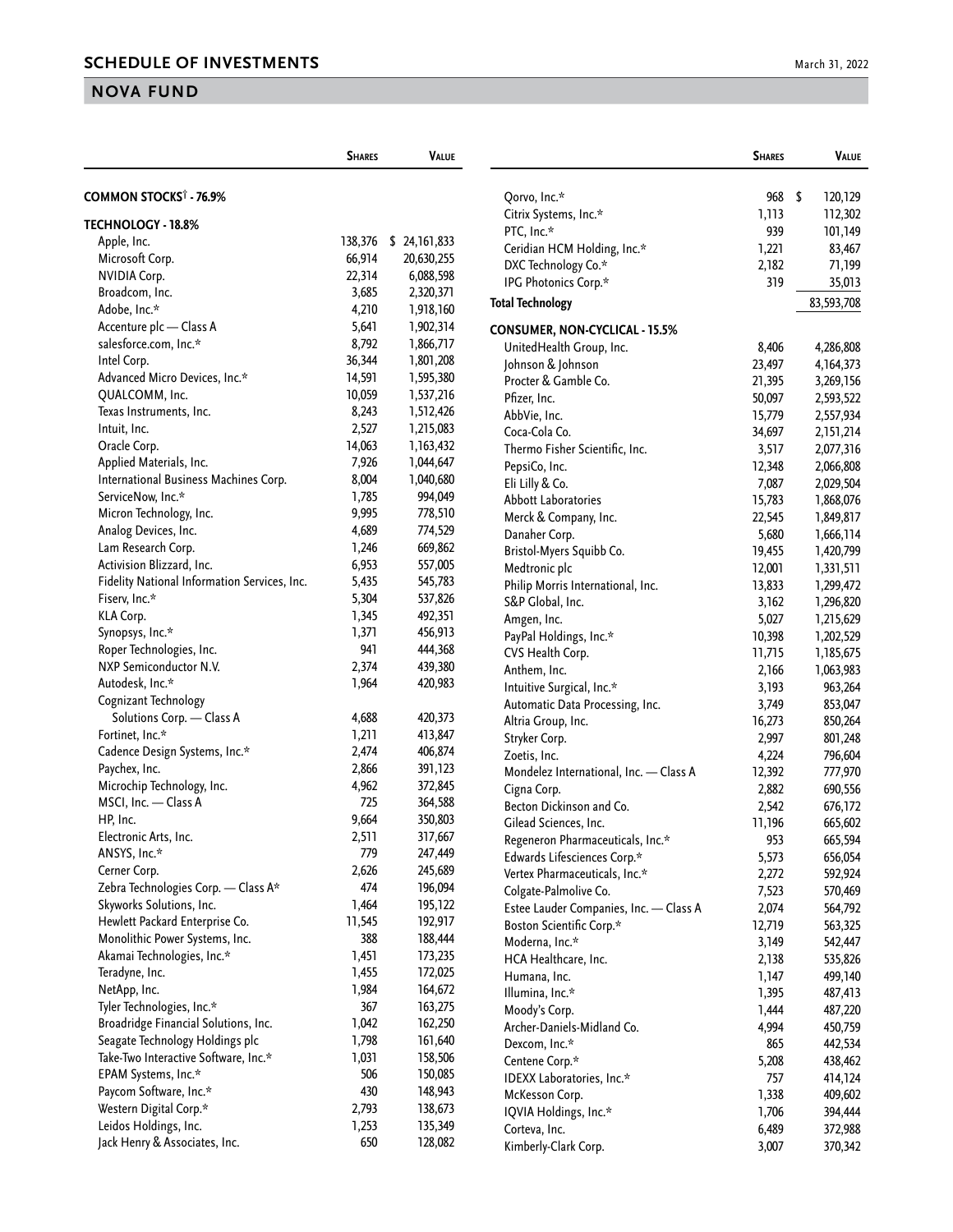|                                           | <b>SHARES</b> | <b>VALUE</b> |                                                              | <b>SHARES</b>  | VALUE              |
|-------------------------------------------|---------------|--------------|--------------------------------------------------------------|----------------|--------------------|
| Sysco Corp.                               | 4,529 \$      | 369,793      | Molson Coors Beverage Co. - Class B                          | $1,682$ \$     | 89,785             |
| General Mills, Inc.                       | 5,384         | 364,605      | Nielsen Holdings plc                                         | 3,203          | 87,250             |
| Global Payments, Inc.                     | 2,542         | 347,847      | Campbell Soup Co.                                            | 1,805          | 80,449             |
| Baxter International, Inc.                | 4,469         | 346,526      | Organon & Co.                                                | 2,263          | 79,047             |
| Kroger Co.                                | 5,972         | 342,614      | Lamb Weston Holdings, Inc.                                   | 1,296          | 77,643             |
| Constellation Brands, Inc. - Class A      | 1,467         | 337,879      | Rollins, Inc.                                                | 2,020          | 70,801             |
| Cintas Corp.                              | 787           | 334,782      | DaVita, Inc.*                                                | 550            | 62,211             |
| ResMed, Inc.                              | 1,305         | 316,476      | <b>Total Consumer, Non-cyclical</b>                          |                | 68,734,843         |
| Verisk Analytics, Inc. - Class A          | 1,439         | 308,852      |                                                              |                |                    |
| Align Technology, Inc.*                   | 655           | 285,580      | FINANCIAL - 11.4%                                            |                |                    |
| Hershey Co.                               | 1,299         | 281,402      | Berkshire Hathaway, Inc. - Class B*                          | 16,346         | 5,768,667          |
| Biogen, Inc.*                             | 1,312         | 276,307      | JPMorgan Chase & Co.                                         | 26,378         | 3,595,849          |
| West Pharmaceutical Services, Inc.        | 662           | 271,890      | Visa, Inc. - Class A                                         | 14,802         | 3,282,639          |
| Monster Beverage Corp.*                   | 3,353         | 267,905      | Mastercard, Inc. - Class A                                   | 7,703          | 2,752,898          |
| Equifax, Inc.                             | 1,089         | 258,202      | Bank of America Corp.                                        | 63,447         | 2,615,285          |
| Kraft Heinz Co.                           | 6,337         | 249,614      | Wells Fargo & Co.                                            | 34,682         | 1,680,690          |
| Zimmer Biomet Holdings, Inc.              | 1,865         | 238,534      | Charles Schwab Corp.                                         | 13,418         | 1,131,272          |
| Tyson Foods, Inc. - Class A               | 2,610         | 233,934      | Morgan Stanley                                               | 12,653         | 1,105,872          |
| United Rentals, Inc.*                     | 646           | 229,466      | Prologis, Inc. REIT                                          | 6,605          | 1,066,575          |
| McCormick & Company, Inc.                 | 2,229         | 222,454      | American Express Co.                                         | 5,490          | 1,026,630          |
| Laboratory Corporation of                 |               |              | American Tower Corp. - Class A REIT                          | 4,065          | 1,021,209          |
| America Holdings*                         | 831           | 219,101      | Goldman Sachs Group, Inc.                                    | 3,030          | 1,000,203          |
| Gartner, Inc.*                            | 734           | 218,336      | BlackRock, Inc. - Class A                                    | 1,273          | 972,788            |
| STERIS plc                                | 894           | 216,142      | Citigroup, Inc.                                              | 17,712         | 945,821            |
| Church & Dwight Company, Inc.             | 2,160         | 214,661      | Chubb Ltd.                                                   | 3,845          | 822,445            |
| AmerisourceBergen Corp. - Class A         | 1,345         | 208,085      | Marsh & McLennan Companies, Inc.                             | 4,506          | 767,913            |
| PerkinElmer, Inc.                         | 1,126         | 196,442      | CME Group, Inc. - Class A                                    | 3,208          | 763,055            |
| Cooper Companies, Inc.                    | 441           | 184,157      | Crown Castle International Corp. REIT                        | 3,858          | 712,187            |
| FleetCor Technologies, Inc.*              | 726           | 180,817      | PNC Financial Services Group, Inc.                           | 3,749          | 691,503            |
| Catalent, Inc.*                           | 1,599         | 177,329      | Truist Financial Corp.                                       | 11,914         | 675,524            |
| Molina Healthcare, Inc.*                  | 521           | 173,800      | Intercontinental Exchange, Inc.                              | 5,015          | 662,582            |
| Hologic, Inc.*                            | 2,232         | 171,462      | U.S. Bancorp                                                 | 12,053         | 640,617            |
| Waters Corp.*                             | 545           | 169,163      | Aon plc - Class A                                            | 1,917          | 624,233            |
| Quanta Services, Inc.                     | 1,273         | 167,539      | Equinix, Inc. REIT                                           | 804            | 596,263            |
| Clorox Co.                                | 1,099         | 152,794      | Progressive Corp.                                            | 5,217          | 594,686            |
| Bio-Techne Corp.                          | 351           | 151,997      | Public Storage REIT                                          | 1,362          | 531,561            |
| Teleflex, Inc.                            | 418           | 148,319      | Capital One Financial Corp.                                  | 3,695<br>7,411 | 485,117            |
| Kellogg Co.                               | 2,284         | 147,295      | American International Group, Inc.<br>MetLife, Inc.          | 6,264          | 465,188<br>440,234 |
| Quest Diagnostics, Inc.                   | 1,062         | 145,345      | Prudential Financial, Inc.                                   | 3,374          | 398,706            |
| Conagra Brands, Inc.                      | 4,282         | 143,747      |                                                              | 2,153          | 393,418            |
| Cardinal Health, Inc.                     | 2,473         | 140,219      | Travelers Companies, Inc.<br>Simon Property Group, Inc. REIT | 2,933          | 385,865            |
| ABIOMED, Inc.*                            | 406           | 134,483      | Welltower, Inc. REIT                                         | 3,885          | 373,504            |
| Incyte Corp.*                             | 1,679         | 133,346      | Digital Realty Trust, Inc. REIT                              | 2,533          |                    |
| J M Smucker Co.                           | 967           | 130,941      | Realty Income Corp. REIT                                     | 5,051          | 359,179<br>350,034 |
| Hormel Foods Corp.                        | 2,518         | 129,778      | Allstate Corp.                                               | 2,504          | 346,829            |
| Avery Dennison Corp.                      | 739           | 128,564      | Aflac, Inc.                                                  | 5,355          | 344,808            |
| <b>Charles River Laboratories</b>         |               |              | <b>SBA Communications Corp. REIT</b>                         | 971            | 334,121            |
| International, Inc.*                      | 450           | 127,786      | Bank of New York Mellon Corp.                                | 6,604          |                    |
| Viatris, Inc.                             | 10,794        | 117,439      | Arthur J Gallagher & Co.                                     | 1,861          | 327,757<br>324,931 |
| MarketAxess Holdings, Inc.                | 339           | 115,328      | AvalonBay Communities, Inc. REIT                             | 1,248          | 309,966            |
| Robert Half International, Inc.           | 977           | 111,554      | T. Rowe Price Group, Inc.                                    | 2,046          | 309,335            |
| Brown-Forman Corp. - Class B              | 1,631         | 109,310      | Ameriprise Financial, Inc.                                   | 990            | 297,356            |
| Bio-Rad Laboratories, Inc. - Class A*     | 193           | 108,704      | SVB Financial Group*                                         | 524            | 293,152            |
| Henry Schein, Inc.*                       | 1,238         | 107,941      | State Street Corp.                                           | 3,267          | 284,621            |
| Dentsply Sirona, Inc.                     | 1,951         | 96,028       | <b>Discover Financial Services</b>                           | 2,571          | 283,298            |
| Universal Health Services, Inc. - Class B | 654           | 94,797       | <b>Equity Residential REIT</b>                               | 3,050          | 274,256            |
|                                           |               |              |                                                              |                |                    |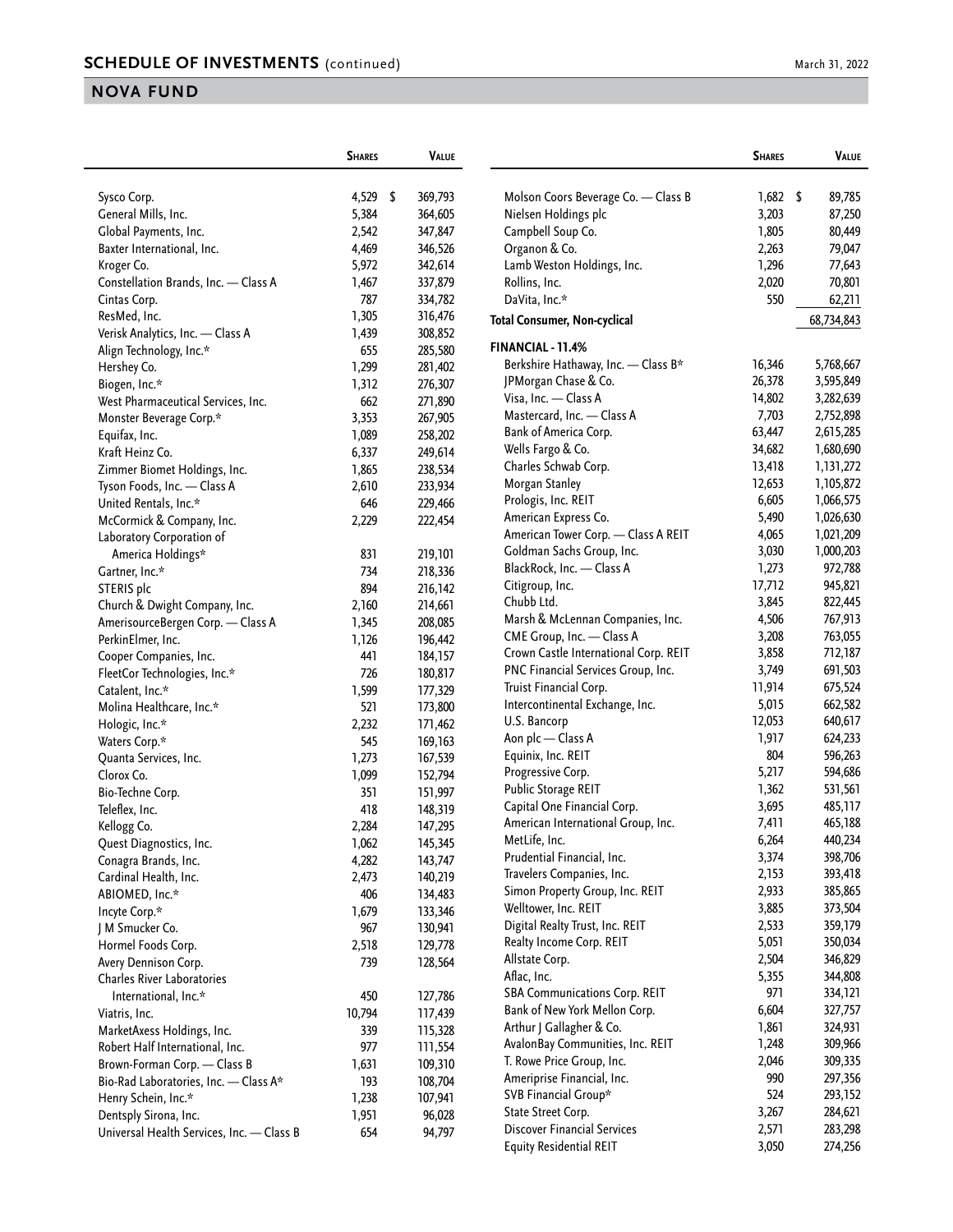|                                               | <b>SHARES</b> | <b>VALUE</b>     |                                          | <b>SHARES</b> | Value      |
|-----------------------------------------------|---------------|------------------|------------------------------------------|---------------|------------|
| CBRE Group, Inc. - Class A*                   | 2,987         | \$<br>273,370    | Comcast Corp. - Class A                  | 40,377 \$     | 1,890,451  |
| Fifth Third Bancorp                           | 6,103         | 262,673          | AT&T, Inc.                               | 63,738        | 1,506,129  |
| Alexandria Real Estate Equities, Inc. REIT    | 1,300         | 261,625          | Netflix, Inc.*                           | 3,963         | 1,484,500  |
| First Republic Bank                           | 1,600         | 259,360          | Booking Holdings, Inc.*                  | 367           | 861,881    |
| Willis Towers Watson plc                      | 1,090         | 257,480          | T-Mobile US, Inc.*                       | 5,240         | 672,554    |
| Weyerhaeuser Co. REIT                         | 6,670         | 252,793          | Charter Communications, Inc. - Class A*  | 1,064         | 580,433    |
| Extra Space Storage, Inc. REIT                | 1,195         | 245,692          | Motorola Solutions, Inc.                 | 1,507         | 364,995    |
| Ventas, Inc. REIT                             | 3,563         | 220,051          | eBay, Inc.                               | 5,587         | 319,912    |
| Northern Trust Corp.                          | 1,854         | 215,898          | Arista Networks, Inc.*                   | 2,002         | 278,238    |
| Mid-America Apartment                         |               |                  | Twitter, Inc.*                           | 7,137         | 276,130    |
| Communities, Inc. REIT                        | 1,029         | 215,524          | Match Group, Inc.*                       | 2,527         | 274,786    |
| Hartford Financial Services Group, Inc.       | 2,989         | 214,640          | Expedia Group, Inc.*                     | 1,341         | 262,393    |
| Essex Property Trust, Inc. REIT               | 583           | 201,415          | Corning, Inc.                            | 6,667         | 246,079    |
| Duke Realty Corp. REIT                        | 3,400         | 197,404          | CDW Corp.                                | 1,211         | 216,636    |
| M&T Bank Corp.                                | 1,150         | 194,925          | Paramount Global - Class B               | 5,416         | 204,779    |
| Huntington Bancshares, Inc.                   | 12,832        | 187,604          | VeriSign, Inc.*                          | 863           | 191,983    |
| Regions Financial Corp.                       | 8,408         | 187,162          | Omnicom Group, Inc.                      | 1,866         | 158,386    |
| Nasdaq, Inc.                                  | 1,045         | 186,219          | FactSet Research Systems, Inc.           | 337           | 146,308    |
| <b>KeyCorp</b>                                | 8,290         | 185,530          | Etsy, Inc.*                              | 1,132         | 140,685    |
| Raymond James Financial, Inc.                 | 1,668         | 183,330          | NortonLifeLock, Inc.                     | 5,193         | 137,718    |
| Cincinnati Financial Corp.                    | 1,338         | 181,914          | Interpublic Group of Companies, Inc.     | 3,513         | 124,536    |
| Citizens Financial Group, Inc.                | 3,804         | 172,435          | F5, Inc.*                                | 542           | 113,251    |
| Healthpeak Properties, Inc. REIT              | 4,814         | 165,265          | Fox Corp. - Class A                      | 2,819         | 111,210    |
| Signature Bank                                | 561           | 164,648          | Juniper Networks, Inc.                   | 2,903         | 107,876    |
| Boston Properties, Inc. REIT                  | 1,269         | 163,447          | Lumen Technologies, Inc.                 | 8,225         | 92,696     |
| Synchrony Financial                           | 4,653         | 161,971          | News Corp. - Class A                     | 3,489         | 77,281     |
| Principal Financial Group, Inc.               | 2,168         | 159,153          | DISH Network Corp. - Class A*            | 2,230         | 70,579     |
| UDR, Inc. REIT                                | 2,669         | 153,121          | Discovery, Inc. - Class C*               | 2,711         | 67,694     |
| Brown & Brown, Inc.                           | 2,093         | 151,261          | Fox Corp. - Class B                      | 1,302         | 47,237     |
| Iron Mountain, Inc. REIT                      | 2,585         | 143,235          | Discovery, Inc. - Class A <sup>*,1</sup> | 1,513         | 37,704     |
| Kimco Realty Corp. REIT                       | 5,505         | 135,974          | News Corp. - Class B                     | 1,081         | 24,344     |
| W R Berkley Corp.                             | 1,871         | 124,557          |                                          |               |            |
| Host Hotels & Resorts, Inc. REIT              | 6,373         | 123,827          | <b>Total Communications</b>              |               | 49,033,886 |
| Loews Corp.                                   | 1,751         | 113,500          | <b>CONSUMER, CYCLICAL - 7.5%</b>         |               |            |
| Cboe Global Markets, Inc.                     | 952           | 108,928          | Tesla, Inc.*                             | 7,472         | 8,051,827  |
| Everest Re Group Ltd.                         | 352           | 106,086          | Home Depot, Inc.                         | 9,320         | 2,789,756  |
| Comerica, Inc.                                | 1,167         | 105,532          | Costco Wholesale Corp.                   | 3,958         | 2,279,214  |
| Regency Centers Corp. REIT                    | 1,375         | 98,093           | Walmart, Inc.                            | 12,627        | 1,880,413  |
|                                               |               |                  | McDonald's Corp.                         | 6,669         | 1,649,110  |
| Lincoln National Corp.                        | 1,487<br>509  | 97,190<br>92,551 | NIKE, Inc. - Class B                     | 11,391        | 1,532,773  |
| Assurant, Inc.<br>Zions Bancorp North America | 1,354         | 88,768           | Lowe's Companies, Inc.                   | 6,014         | 1,215,971  |
|                                               | 829           | 83,397           | Starbucks Corp.                          | 10,267        | 933,989    |
| Globe Life, Inc.                              |               |                  | Target Corp.                             | 4,276         | 907,453    |
| Federal Realty Investment Trust REIT          | 632           | 77,148           | TJX Companies, Inc.                      | 10,647        | 644,995    |
| People's United Financial, Inc.               | 3,820         | 76,362           | Ford Motor Co.                           | 35,107        | 593,659    |
| Invesco Ltd.                                  | 3,046         | 70,241           | General Motors Co.*                      | 12,970        | 567,308    |
| Franklin Resources, Inc.                      | 2,510         | 70,079           | Dollar General Corp.                     | 2,068         | 460,399    |
| Vornado Realty Trust REIT                     | 1,420         | 64,354           | Marriott International, Inc. - Class A*  | 2,442         | 429,182    |
| <b>Total Financial</b>                        |               | 50,886,374       | O'Reilly Automotive, Inc.*               | 601           | 411,661    |
| <b>COMMUNICATIONS - 11.0%</b>                 |               |                  | Chipotle Mexican Grill, Inc. - Class A*  | 252           | 398,672    |
| Amazon.com, Inc.*                             | 3,906         | 12,733,365       | Hilton Worldwide Holdings, Inc.*         | 2,488         | 377,529    |
| Alphabet, Inc. - Class A*                     | 2,685         | 7,467,925        | AutoZone, Inc.*                          | 184           | 376,203    |
| Alphabet, Inc. - Class C*                     | 2,479         | 6,923,822        | Dollar Tree, Inc.*                       | 2,009         | 321,741    |
| Meta Platforms, Inc. - Class A*               | 20,610        | 4,582,840        | Yum! Brands, Inc.                        | 2,579         | 305,689    |
| Walt Disney Co.*                              | 16,250        | 2,228,850        | Fastenal Co.                             | 5,137         | 305,138    |
| Cisco Systems, Inc.                           | 37,644        | 2,099,029        | Aptiv plc*                               | 2,415         | 289,100    |
| Verizon Communications, Inc.                  | 37,469        | 1,908,671        | Walgreens Boots Alliance, Inc.           | 6,395         | 286,304    |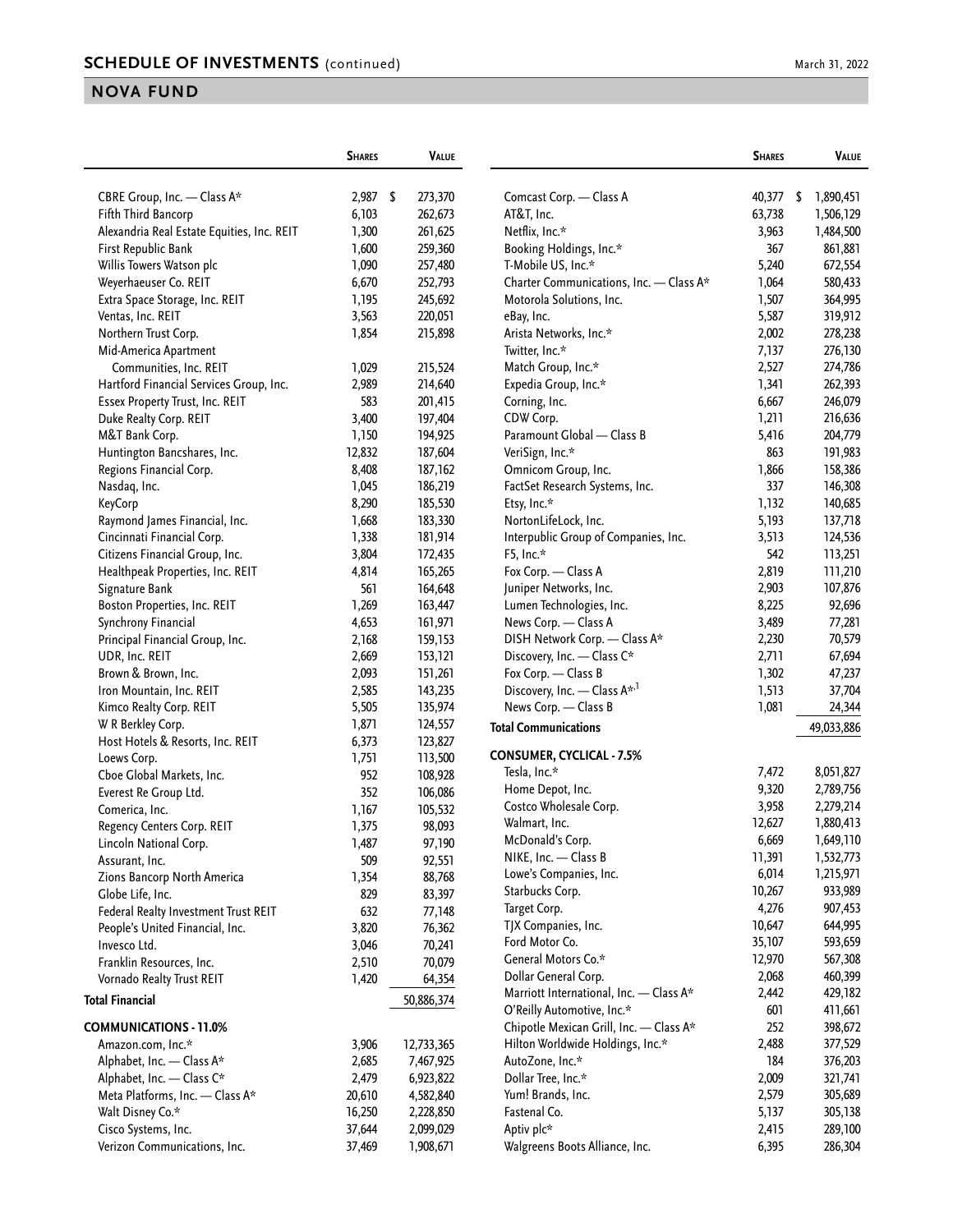| March 31. 2022 |  |  |
|----------------|--|--|
|                |  |  |

|                                                    | <b>SHARES</b> | <b>VALUE</b> |                                           | <b>SHARES</b> | VALUE   |
|----------------------------------------------------|---------------|--------------|-------------------------------------------|---------------|---------|
| Ross Stores, Inc.                                  | $3,154$ \$    | 285,311      | CSX Corp.                                 | 19,796 \$     | 741,360 |
| PACCAR, Inc.                                       | 3,100         | 273,017      | Norfolk Southern Corp.                    | 2,141         | 610,656 |
| Cummins, Inc.                                      | 1,271         | 260,695      | Northrop Grumman Corp.                    | 1,310         | 585,858 |
| Southwest Airlines Co.*                            | 5,287         | 242,145      | Waste Management, Inc.                    | 3,435         | 544,448 |
| Copart, Inc.*                                      | 1,905         | 239,020      | Eaton Corporation plc                     | 3,558         | 539,962 |
| Tractor Supply Co.                                 | 1,017         | 237,337      | Illinois Tool Works, Inc.                 | 2,549         | 533,761 |
| Delta Air Lines, Inc.*                             | 5,712         | 226,024      | Emerson Electric Co.                      | 5,302         | 519,861 |
| DR Horton, Inc.                                    | 2,879         | 214,514      | FedEx Corp.                               | 2,176         | 503,505 |
| WW Grainger, Inc.                                  | 387           | 199,611      | General Dynamics Corp.                    | 2,058         | 496,348 |
| Ulta Beauty, Inc.*                                 | 483           | 192,340      | L3Harris Technologies, Inc.               | 1,751         | 435,071 |
| Lennar Corp. - Class A                             | 2,333         | 189,370      | Johnson Controls International plc        | 6,271         | 411,189 |
| Best Buy Company, Inc.                             | 1,933         | 175,710      | Amphenol Corp. - Class A                  | 5,346         | 402,821 |
| Royal Caribbean Cruises Ltd.*                      | 2,001         | 167,644      | TE Connectivity Ltd.                      | 2,906         | 380,628 |
| VF Corp.                                           | 2,881         | 163,814      | Agilent Technologies, Inc.                | 2,681         | 354,776 |
| Genuine Parts Co.                                  | 1,271         | 160,171      | Carrier Global Corp.                      | 7,636         | 350,263 |
| Darden Restaurants, Inc.                           | 1,141         | 151,696      | Parker-Hannifin Corp.                     | 1,147         | 325,473 |
| Pool Corp.                                         | 358           | 151,380      | Trane Technologies plc                    | 2,085         | 318,380 |
| Caesars Entertainment, Inc.*                       | 1,908         | 147,603      | TransDigm Group, Inc.*                    | 470           | 306,224 |
| Carnival Corp.*                                    | 7,219         | 145,968      | Otis Worldwide Corp.                      | 3,793         | 291,871 |
| Live Nation Entertainment, Inc.*                   | 1,206         | 141,874      | Rockwell Automation, Inc.                 | 1,037         | 290,391 |
| <b>MGM</b> Resorts International                   | 3,362         | 141,002      | Mettler-Toledo International, Inc.*       | 205           | 281,504 |
| CarMax, Inc.*                                      | 1,444         | 139,317      | AMETEK, Inc.                              | 2,065         | 275,017 |
| United Airlines Holdings, Inc.*                    | 2,890         | 133,980      | <b>Ball Corp.</b>                         | 2,891         | 260,190 |
| Domino's Pizza, Inc.                               | 325           | 132,278      | Keysight Technologies, Inc.*              | 1,634         | 258,123 |
| NVR, Inc.*                                         | 29            | 129,551      | Old Dominion Freight Line, Inc.           | 831           | 248,203 |
| Las Vegas Sands Corp.*                             | 3,069         | 119,292      | Republic Services, Inc. - Class A         | 1,864         | 246,980 |
| Advance Auto Parts, Inc.                           | 557           | 115,277      | Vulcan Materials Co.                      | 1,185         | 217,685 |
| Bath & Body Works, Inc.                            | 2,300         | 109,940      | Martin Marietta Materials, Inc.           | 557           | 214,384 |
| LKQ Corp.                                          | 2,394         | 108,712      | Stanley Black & Decker, Inc.              | 1,455         | 203,394 |
| American Airlines Group, Inc.*                     | 5,781         | 105,503      | Dover Corp.                               | 1,285         | 201,616 |
| Hasbro, Inc.                                       | 1,157         | 94,781       | Teledyne Technologies, Inc.*              | 416           | 196,614 |
| PulteGroup, Inc.                                   | 2,220         | 93,018       | Fortive Corp.                             | 3,201         | 195,037 |
| Whirlpool Corp.                                    | 527           | 91,055       | Ingersoll Rand, Inc.                      | 3,639         | 183,224 |
| Tapestry, Inc.                                     | 2,356         | 87,525       | Generac Holdings, Inc.*                   | 563           | 167,357 |
| BorgWarner, Inc.                                   | 2,141         | 83,285       | Trimble, Inc.*                            | 2,240         | 161,593 |
| Norwegian Cruise Line Holdings Ltd.* <sup>,1</sup> | 3,722         | 81,437       | Garmin Ltd.                               | 1,357         | 160,954 |
| Wynn Resorts Ltd.*                                 | 939           | 74,876       | Westinghouse Air Brake Technologies Corp. | 1,668         | 160,411 |
| Newell Brands, Inc.                                | 3,379         | 72,344       | Jacobs Engineering Group, Inc.            | 1,154         | 159,033 |
| Alaska Air Group, Inc.*                            | 1,125         | 65,261       | Expeditors International                  |               |         |
| Penn National Gaming, Inc.*                        | 1,483         | 62,909       | of Washington, Inc.                       | 1,512         | 155,978 |
| PVH Corp.                                          | 625           | 47,881       | Amcor plc                                 | 13,511        | 153,080 |
| Ralph Lauren Corp. - Class A                       | 413           | 46,851       | J.B. Hunt Transport Services, Inc.        | 750           | 150,592 |
| Under Armour, Inc. - Class C*                      | 1,920         | 29,875       | Textron, Inc.                             | 1,967         | 146,305 |
| Under Armour, Inc. - Class A*                      | 1,684         | 28,662       | Xylem, Inc.                               | 1,610         | 137,269 |
| <b>Total Consumer, Cyclical</b>                    |               | 33, 167, 942 | Packaging Corporation of America          | 848           | 132,381 |
|                                                    |               |              | <b>IDEX Corp.</b>                         | 679           | 130,185 |
| <b>INDUSTRIAL - 5.9%</b>                           |               |              | CH Robinson Worldwide, Inc.               | 1,160         | 124,943 |
| Union Pacific Corp.                                | 5,685         | 1,553,199    | Howmet Aerospace, Inc.                    | 3,389         | 121,801 |
| United Parcel Service, Inc. - Class B              | 6,508         | 1,395,706    | Westrock Co.                              | 2,350         | 110,520 |
| Raytheon Technologies Corp.                        | 13,320        | 1,319,612    | Nordson Corp.                             | 483           | 109,680 |
| Honeywell International, Inc.                      | 6,122         | 1,191,219    | Masco Corp.                               | 2,141         | 109,191 |
| Caterpillar, Inc.                                  | 4,829         | 1,075,998    | Snap-on, Inc.                             | 477           | 98,014  |
| Deere & Co.                                        | 2,504         | 1,040,312    | Fortune Brands Home & Security, Inc.      | 1,211         | 89,953  |
| Lockheed Martin Corp.                              | 2,164         | 955,190      | Sealed Air Corp.                          | 1,323         | 88,588  |
| Boeing Co.*                                        | 4,891         | 936,627      | Allegion plc                              | 801           | 87,934  |
| General Electric Co.                               | 9,812         | 897,798      | Pentair plc                               | 1,477         | 80,068  |
| 3M Co.                                             | 5,097         | 758,841      |                                           |               |         |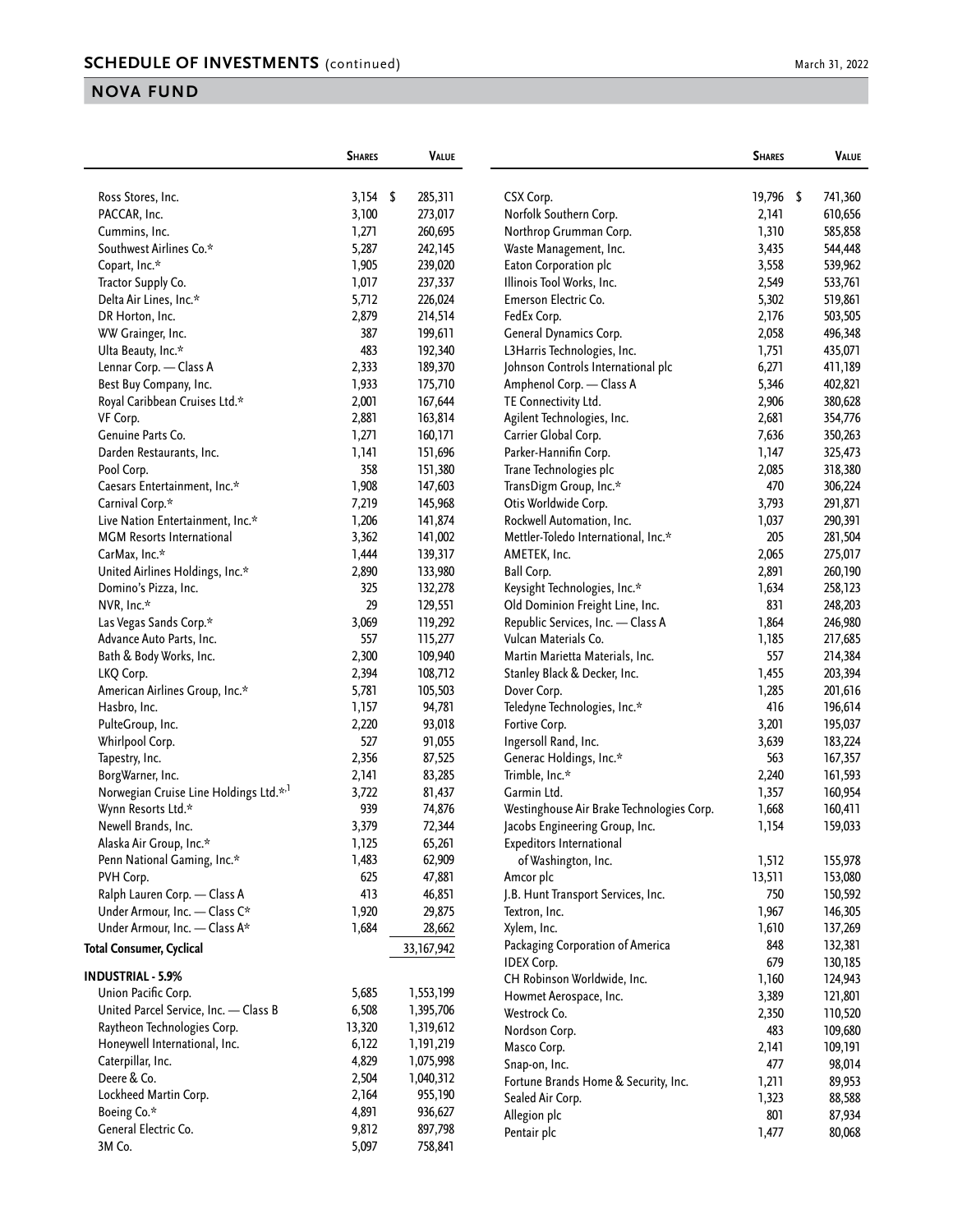|                                       | <b>SHARES</b> | VALUE        |
|---------------------------------------|---------------|--------------|
| A O Smith Corp.                       | 1,173         | \$<br>74,943 |
| Huntington Ingalls Industries, Inc.   | 358           | 71,400       |
| Mohawk Industries, Inc.*              | 490           | 60,858       |
| <b>Total Industrial</b>               |               |              |
|                                       |               | 26,092,350   |
| <b>ENERGY - 3.1%</b>                  |               |              |
| Exxon Mobil Corp.                     | 37,786        | 3,120,746    |
| Chevron Corp.                         | 17,205        | 2,801,490    |
| ConocoPhillips                        | 11,623        | 1,162,300    |
| EOG Resources, Inc.                   | 5,222         | 622,619      |
| Schlumberger N.V.                     | 12,526        | 517,449      |
| Pioneer Natural Resources Co.         | 2,027         | 506,811      |
| Occidental Petroleum Corp.            | 7,920         | 449,381      |
| Marathon Petroleum Corp.              | 5,168         | 441,864      |
| Valero Energy Corp.                   | 3,649         | 370,519      |
| Williams Companies, Inc.              | 10,845        | 362,331      |
| Phillips 66                           | 4,176         | 360,765      |
| Devon Energy Corp.                    | 5,620         | 332,311      |
| Kinder Morgan, Inc.                   | 17,405        | 329,129      |
| Halliburton Co.                       | 8,020         | 303,717      |
| Baker Hughes Co.                      | 8,084         | 294,339      |
| ONEOK, Inc.                           | 3,980         | 281,107      |
| Hess Corp.                            | 2,460         | 263,318      |
| Enphase Energy, Inc.*                 | 1,195         | 241,127      |
| Diamondback Energy, Inc.              | 1,520         | 208,362      |
| Coterra Energy, Inc. - Class A        | 7,262         | 195,856      |
| Marathon Oil Corp.                    | 6,949         | 174,489      |
| SolarEdge Technologies, Inc.*         | 469           | 151,192      |
| APA Corp.                             | 3,242         | 133,992      |
| Total Energy                          |               | 13,625,214   |
| UTILITIES - 2.1%                      |               |              |
| NextEra Energy, Inc.                  | 17,513        | 1,483,526    |
| Duke Energy Corp.                     | 6,866         | 766,658      |
| Southern Co.                          | 9,459         | 685,872      |
| Dominion Energy, Inc.                 | 7,230         | 614,333      |
| Sempra Energy                         | 2,851         | 479,310      |
| American Electric Power Company, Inc. | 4,496         | 448,566      |
| Exelon Corp.                          | 8,743         | 416,429      |
| Xcel Energy, Inc.                     | 4,809         | 347,066      |
| Public Service Enterprise Group, Inc. | 4,513         | 315,910      |
| Consolidated Edison, Inc.             | 3,158         | 298,999      |
| WEC Energy Group, Inc.                | 2,815         | 280,965      |
| <b>Eversource Energy</b>              | 3,069         | 270,655      |
| American Water Works Company, Inc.    | 1,620         | 268,159      |
| <b>Edison International</b>           | 3,391         | 237,709      |
| FirstEnergy Corp.                     | 5,090         | 233,427      |
| DTE Energy Co.                        | 1,729         | 228,591      |
| Ameren Corp.                          | 2,299         | 215,554      |
| Entergy Corp.                         | 1,794         | 209,450      |
| PPL Corp.                             | 6,700         | 191,352      |
| CMS Energy Corp.                      | 2,587         | 180,935      |
| CenterPoint Energy, Inc.              | 5,613         | 171,982      |
| Constellation Energy Corp.            | 2,915         | 163,969      |
| AES Corp.                             | 5,951         | 153,119      |
| Atmos Energy Corp.                    | 1,209         | 144,463      |
| Evergy, Inc.                          | 2,047         | 139,892      |

|                                                         | <b>SHARES</b> | Value         |
|---------------------------------------------------------|---------------|---------------|
| Alliant Energy Corp.                                    | 2,235         | \$<br>139,643 |
| NiSource, Inc.                                          | 3,506         | 111,491       |
| NRG Energy, Inc.                                        | 2,185         | 83,817        |
| Pinnacle West Capital Corp.                             | 1,007         | 78,647        |
| <b>Total Utilities</b>                                  |               | 9,360,489     |
|                                                         |               |               |
| <b>BASIC MATERIALS - 1.6%</b>                           |               |               |
| Linde plc                                               | 4,575         | 1,461,392     |
| Freeport-McMoRan, Inc.                                  | 13,103        | 651,743       |
| Newmont Corp.                                           | 7,118         | 565,525       |
| Sherwin-Williams Co.                                    | 2,153         | 537,432       |
| Air Products and Chemicals, Inc.                        | 1,979         | 494,572       |
| Dow, Inc.                                               | 6,567         | 418,449       |
| Ecolab, Inc.                                            | 2,225         | 392,846       |
| Nucor Corp.                                             | 2,428         | 360,922       |
| DuPont de Nemours, Inc.                                 | 4,578         | 336,849       |
| International Flavors & Fragrances, Inc.                | 2,272         | 298,382       |
| PPG Industries, Inc.                                    | 2,119         | 277,737       |
| LyondellBasell Industries N.V. - Class A                | 2,346         | 241,216       |
| Albemarle Corp.                                         | 1,044         | 230,881       |
| Mosaic Co.                                              | 3,307         | 219,915       |
| CF Industries Holdings, Inc.                            | 1,915         | 197,360       |
| International Paper Co.                                 | 3,456         | 159,495       |
| FMC Corp.                                               | 1,131         | 148,806       |
| Celanese Corp. - Class A                                | 964           | 137,727       |
| Eastman Chemical Co.                                    | 1,151         | 128,981       |
| <b>Total Basic Materials</b>                            |               | 7,260,230     |
| <b>Total Common Stocks</b>                              |               |               |
| (Cost \$345,539,019)                                    |               | 341,755,036   |
| <b>MUTUAL FUNDS</b> Ť - 7.9%                            |               |               |
| Guggenheim Ultra Short Duration                         |               |               |
| Fund - Institutional Class <sup>2</sup>                 | 2,434,889     | 23,837,568    |
| Guggenheim Strategy Fund II <sup>2</sup>                | 287,239       | 7,051,713     |
| Guggenheim Strategy Fund III <sup>2</sup>               | 184,563       | 4,547,624     |
| <b>Total Mutual Funds</b>                               |               |               |
| (Cost \$35,881,080)                                     |               | 35,436,905    |
|                                                         | <b>FACE</b>   |               |
|                                                         | Amount        |               |
|                                                         |               |               |
| <b>U.S. TREASURY BILLS<sup>TT</sup> - 3.5%</b>          |               |               |
| U.S. Treasury Bills                                     |               |               |
| 0.09% due 06/02/22 <sup>3,4</sup><br>\$                 | 13,400,000    | 13,392,465    |
| 0.12% due 05/05/22 <sup>4,5</sup>                       | 1,581,000     | 1,580,779     |
| 0.22% due 06/02/22 <sup>4</sup>                         | 500,000       | 499,719       |
|                                                         |               |               |
| <b>Total U.S. Treasury Bills</b><br>(Cost \$15,478,603) |               | 15,472,963    |
| FEDERAL AGENCY DISCOUNT NOTES <sup>11</sup> - 2.3%      |               |               |
| Federal Farm Credit Bank                                |               |               |
| 0.10% due 04/01/22 <sup>4</sup>                         | 10,000,000    | 10,000,000    |
| <b>Total Federal Agency Discount Notes</b>              |               |               |
| (Cost \$10,000,000)                                     |               | 10,000,000    |